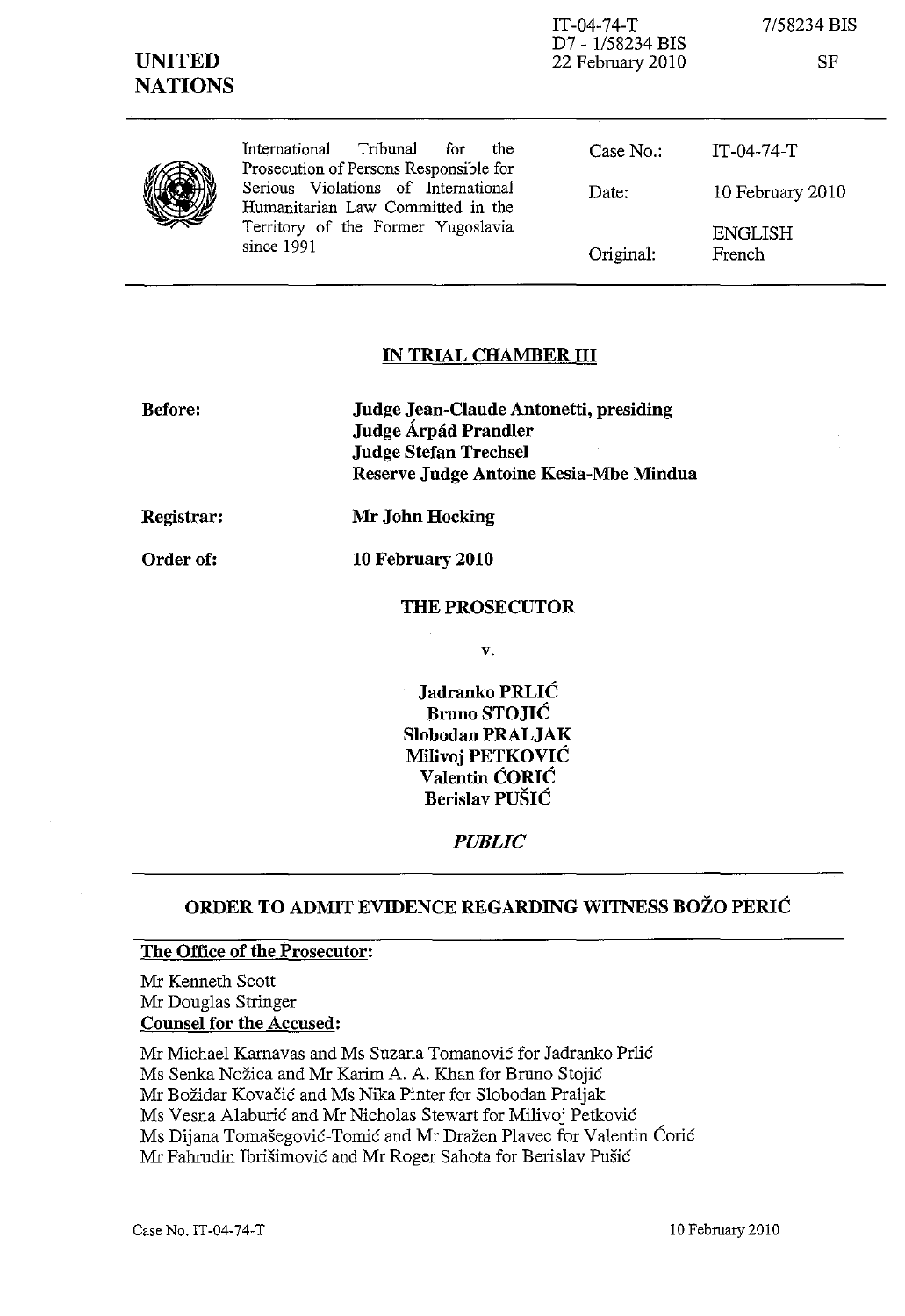**TRIAL CHAMBER ill** ("Chamber") of the International Tribunal for the Prosecution of Persons Responsible for Serious Violations of International Humanitarian Law Committed in the Territory of the Former Yugoslavia since 1991 ("Tribunal"),

**NOTING** the request to admit 7 exhibits filed by Counsel for the Accused Petković ("Petković Defence"),<sup>1</sup> the request to admit 5 exhibits filed by Counsel for the Accused Stojić ("Stojić Defence"), $^2$  the request to admit 9 exhibits filed by Counsel for the Accused Praljak ("Praljak Defence"),  $3$  and the request to admit 4 exhibits filed by the Office of the Prosecutor ("Prosecution"),  $4$  all relating to the testimony of Božo Perić ("Proposed Exhibit(s)") who appeared on 8 and 9 December 2009,

**NOTING** the objections raised by the Petković Defence against 3 of the Prosecution's Proposed Exhibits, $5$  the objection raised by the Stojić Defence against one of the Prosecution's Proposed Exhibits,<sup>6</sup> the objections raised by the Prosecution against 2 of the Petković Defence's Proposed Exhibits,<sup>7</sup> and the Reply filed by the Petković Defence in response to the objections raised by the Prosecution,<sup>8</sup>

**NOTING** the "Decision on Presentation of Documents by the Prosecution in Cross-Examination of Defence Witnesses" of 27 November 2008 ("Decision of 27 November 2008"),

**NOTING** the "Decision on the Interlocutory Appeal against the Trial Chamber's Decision on Presentation of Documents by the Prosecution in Cross-Examination of Defence Witnesses", rendered publicly by the Appeals Chamber on 26 February 2009, by which it upheld the Decision of 27 November 2008,

<sup>&</sup>lt;sup>1</sup> "Milivoj Petković's Request for Admission of Exhibits Tendered through Witness Božo Perić", 14 December 2009.

<sup>&</sup>lt;sup>2</sup> "Bruno Stojić's Filing of the List of Documents Tendered through Witness Božo Perić on 8 December 2009", 11 December 2009.

 $3$  "Slobodan Praljak's Request for Admission of Exhibits Tendered through Witness Božo Perić", 11 December 2009.

 $4$  "Prosecution's Filing of 'IC List' of Exhibits Tendered for Admission in Connection with the Witness Božo Perić", 14 December 2009 ("Prosecution's Request")

<sup>&</sup>lt;sup>5</sup> "Milivoj Petković's Objection to the OTP List of Exhibits Tendered through Witness Božo Perić", 15 December 2009 ("Petković Defence Objections")

<sup>&</sup>lt;sup>6</sup> "Bruno Stojić's Objections to Prosecution's Request for Admission of Exhibits through Witness Božo Perić", 15 December 2009 ("Stojić Defence Objection").

<sup>&</sup>lt;sup>7</sup> "Prosecution Objections to Petković IC List of Documents Tendered Concerning the Witness Božo Perić", 16 December 2009.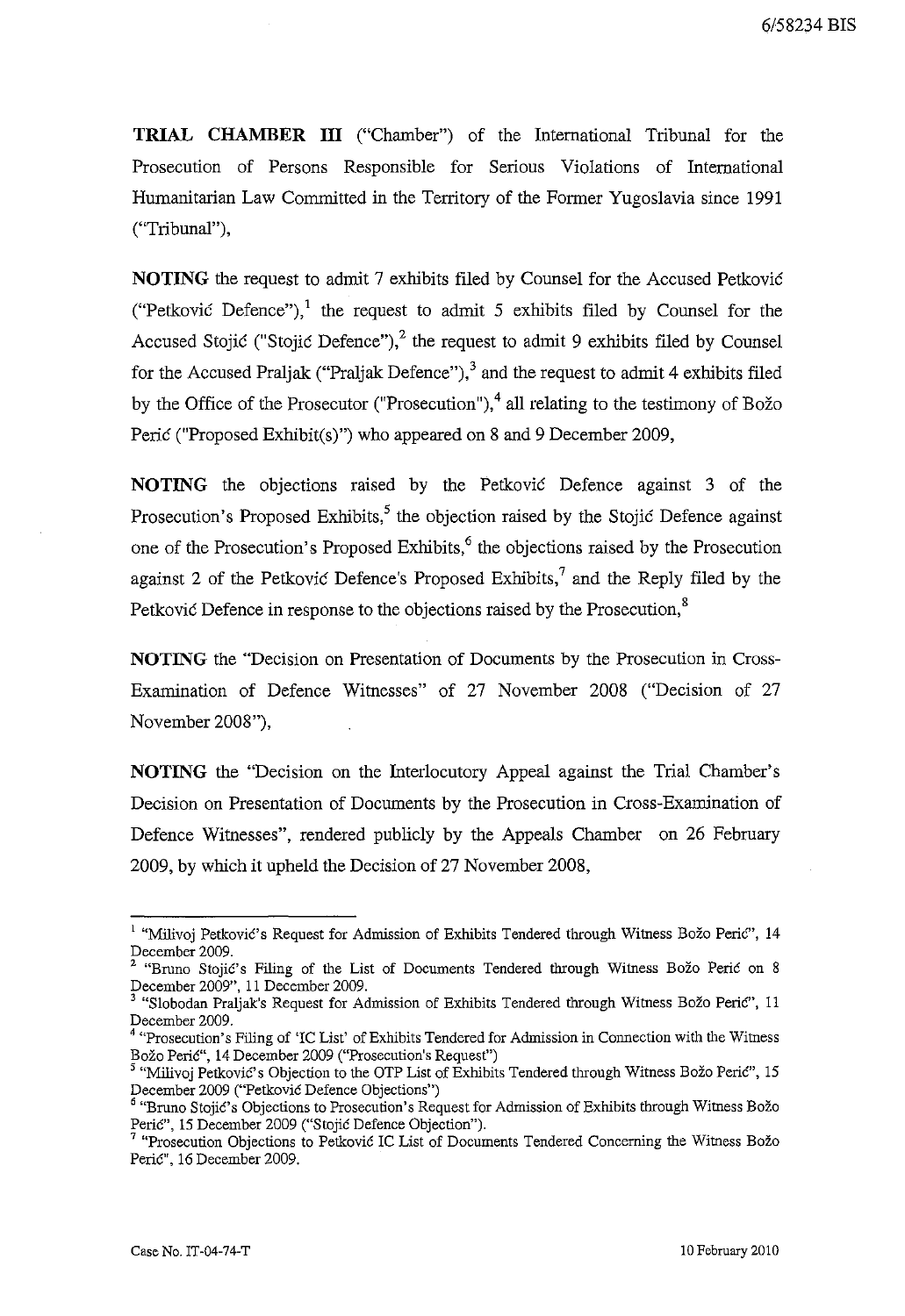**CONSIDERING** that with regard to Proposed Exhibits P 11138, P 11139 and P 11146 requested for admission by the Prosecution, the Chamber notes that these are "new documents" pursuant to the Decision of 27 November 2008,

**CONSIDERING** that without specifying precisely why they are requesting their admission (whether as a Prosecution exhibit or as an exhibit seeking solely to call into question the witness's credibility), the Prosecution submits that these 3 Proposed Exhibits should be admitted as they will be relevant to the location of Arif Pašalić on 9 May 1993;<sup>9</sup> that for exceptional reasons, it argues notably that 1) the subject of these Proposed Exhibits was only raised recently through the testimony of Witness Filipović and that, consequently, it was unable to present the said Proposed Exhibits earlier, and 2) that the Defence focus on the subject of the Proposed Exhibits enhanced their significance, which could not have been reasonably anticipated by the Prosecution during its case-in-chief,<sup>10</sup>

**CONSIDERING** that the Petković Defence objects to the admission of these 3 Proposed Exhibits, notably on the ground that the Prosecution has not demonstrated the exceptional circumstances that could justify the admission of these new documents pursuant to the Decision of 27 November  $2008$ ,<sup>11</sup>

**CONSIDERING** that the Stojić Defence also objects to the admission of Proposed Exhibit P 11146 on the ground that the witness could not comment on its reliability, relevance and probative value,  $12$ 

**CONSIDERING** that the grounds given by the Prosecution in support of its request for admission of Proposed Exhibits P 11138, P 11139 and P 11146 do not enable the Chamber to determine precisely why they are being requested for admission; that to the extent that these Proposed Exhibits contain Prosecution material, the Chamber considers it appropriate to examine them as "mixed documents" pursuant to the Decision of 27 November 2008,

<sup>&</sup>lt;sup>8</sup> "Milivoj Petković's Response to Prosecution Objection to Petković IC List for Witness Božo Perić", 16 December 2009 ("Reply").

<sup>&</sup>lt;sup>9</sup> Prosecution Request, pp. 4-6.

<sup>&</sup>lt;sup>10</sup> Prosecution Request, pp. 4-6.

<sup>&</sup>lt;sup>11</sup> Petković Defence Objections, pp. 4-5.

<sup>&</sup>lt;sup>12</sup> Stojić Defence Objection, p. 3.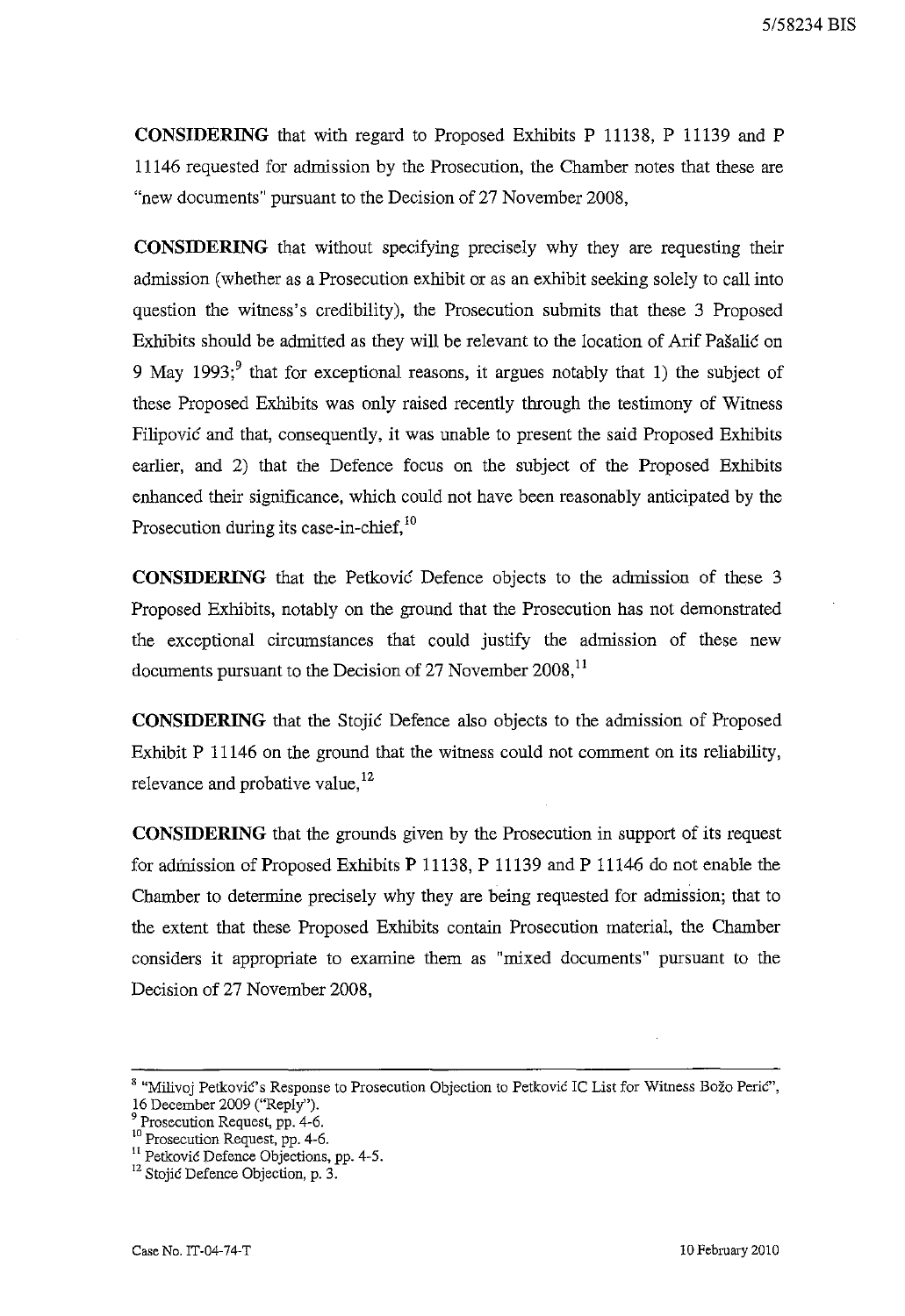**CONSIDERING** that regarding the issue of "mixed documents", the Chamber recalis that the Appeals Chamber specified in its Decision of 26 February 2009 that the Trial Chamber has the power to decide for what purpose the "mixed documents" that it decides to admit into evidence will be used, $^{13}$ 

**CONSIDERING** that the Chamber notes that in this case, the Prosecution has explained the reasons why it only presented them after the close of its case, but has not explained when it obtained the 3 Proposed Exhibits P 11138, P 11139, PI1146, or by what means it obtained Proposed Exhibits P 11138 and P 11139, nor when it disclosed the latter 2 Proposed Exhibits, P 11138 and P11139 to the Defence, <sup>14</sup>

**CONSIDERING** that the Chamber deems that the Prosecution does not present sufficient exceptional circumstances to justify the admission of the Prosecution's 3 Proposed Exhibits at this stage in the proceedings,

**CONSIDERING** that the Chamber deems that it was able to hear the Defence on this issue, and decides with respect to all the documents presented by the parties, to admit the Proposed Exhibits into evidence solely insofar as they go too calling into question the credibility of Božo Perić' s testimony,

**CONSIDERING,** furthermore, that the Prosecution objects to the admission of Proposed Exhibits 4D 01056 and 4D 01058 sought for admission by the Petković Defence, notably on the ground that these Exhibits are governed by Rule 92 *bis* of the Rules of Procedure and Evidence ("Rules"), and refer in that respect to the Decision rendered by the Chamber on 14 December 2009 on the admission of evidence through Witness Milan Gorjanc ("Decision of 14 December 2009"),<sup>15</sup>

**CONSIDERING,** however, that the Chamber notes that, in light of their form and content, Proposed Exhibits 4D 01056 and 4D 01058 correspond to official notes from a government service and not to a statement obtained in accordance with Rule 92 *bis* 

<sup>&</sup>lt;sup>13</sup> Decision of 26 February 2009, para. 29.

<sup>&</sup>lt;sup>14</sup> Prosecution Request, pp. 4-6.

<sup>&</sup>lt;sup>15</sup> Prosecution's Objections, p. 3.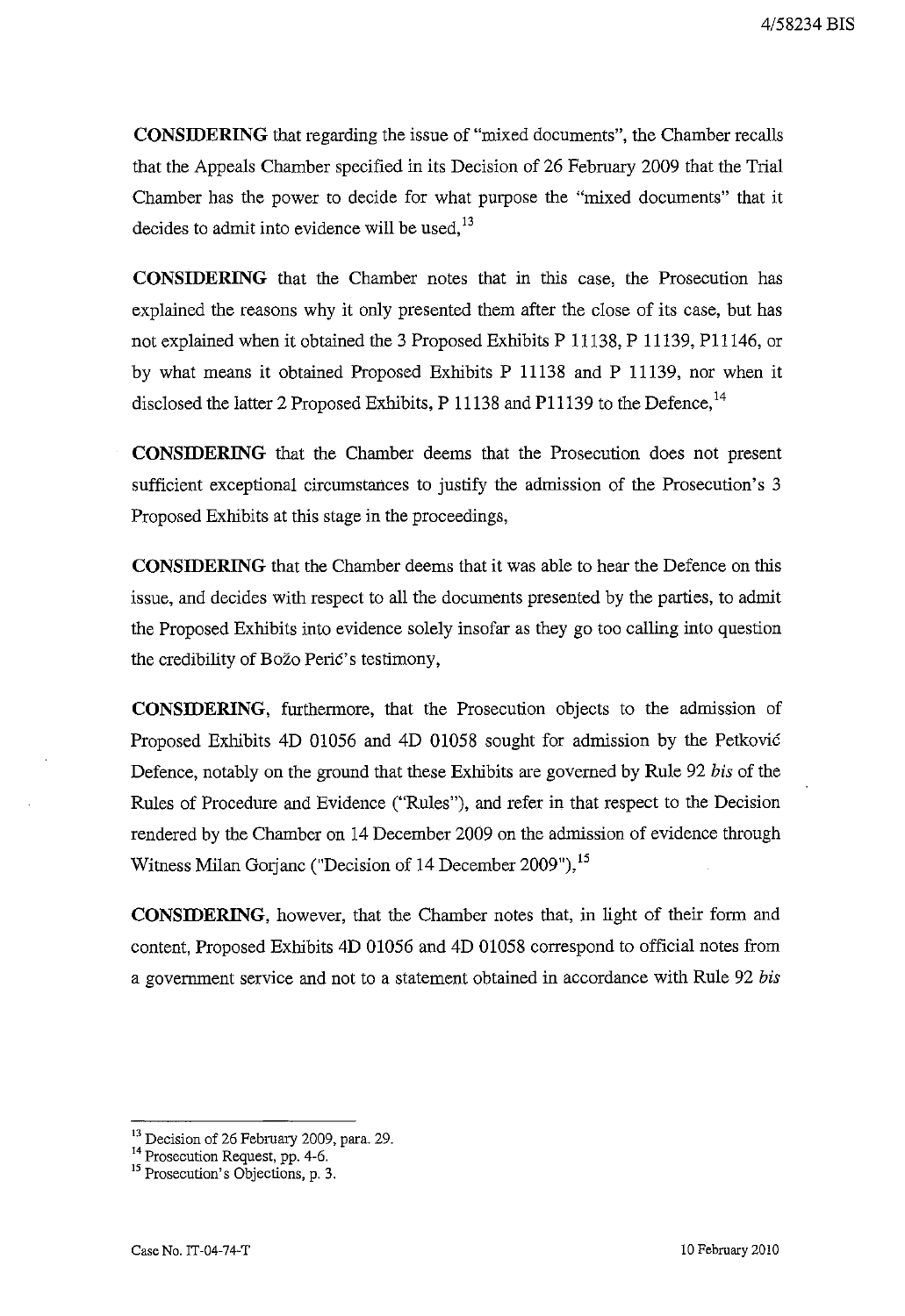of the Rules, and that, as pointed out by the Petković Defence in its Reply, similar official notes were already admitted into evidence through other witnesses,<sup>16</sup>

**CONSIDERING** that this case is therefore different from the case considered in the Decision of 14 December 2009,

**CONSIDERING,** consequently, that the Chamber deems that the request for the admission of Proposed Exhibits 4D 01056 and 4D 01058 should be examined within the context of the testimony of Božo Perić, and denies the Prosecution's objection on this point,

**CONSIDERING** that the Chamber has examined each of the Proposed Exhibits on the basis of the admissibility criteria set out in its Decision on the admission of evidence, rendered by the Chamber on 13 July 2006, and in the Decision Adopting Guidelines for the Presentation of Defence Evidence, rendered by the Chamber on 24 April 2008,<sup>17</sup>

**CONSIDERING** that the Chamber decides to admit into evidence the exhibits marked "Admitted" in the Annex attached to this Decision as they were put to Witness Božo Perić and present sufficient indicia of relevance, probative value and reliability,

#### **FOR THE FOREGOING REASONS,**

**PURSUANT TO** Rules 54 and 89 of the Rules,

**GRANTS** the requests of the Petković Defence, Stojić Defence and Praljak Defence,

**PARTIALLY GRANTS** the Prosecution's request,

<sup>&</sup>lt;sup>16</sup> See as an example P 04547 admitted by the Oral Decision of 6 February 2007, T(F), pp. 13566-13567 (Witness DA).

Guideline 8 on the Admission of Documentary Evidence through a Witness.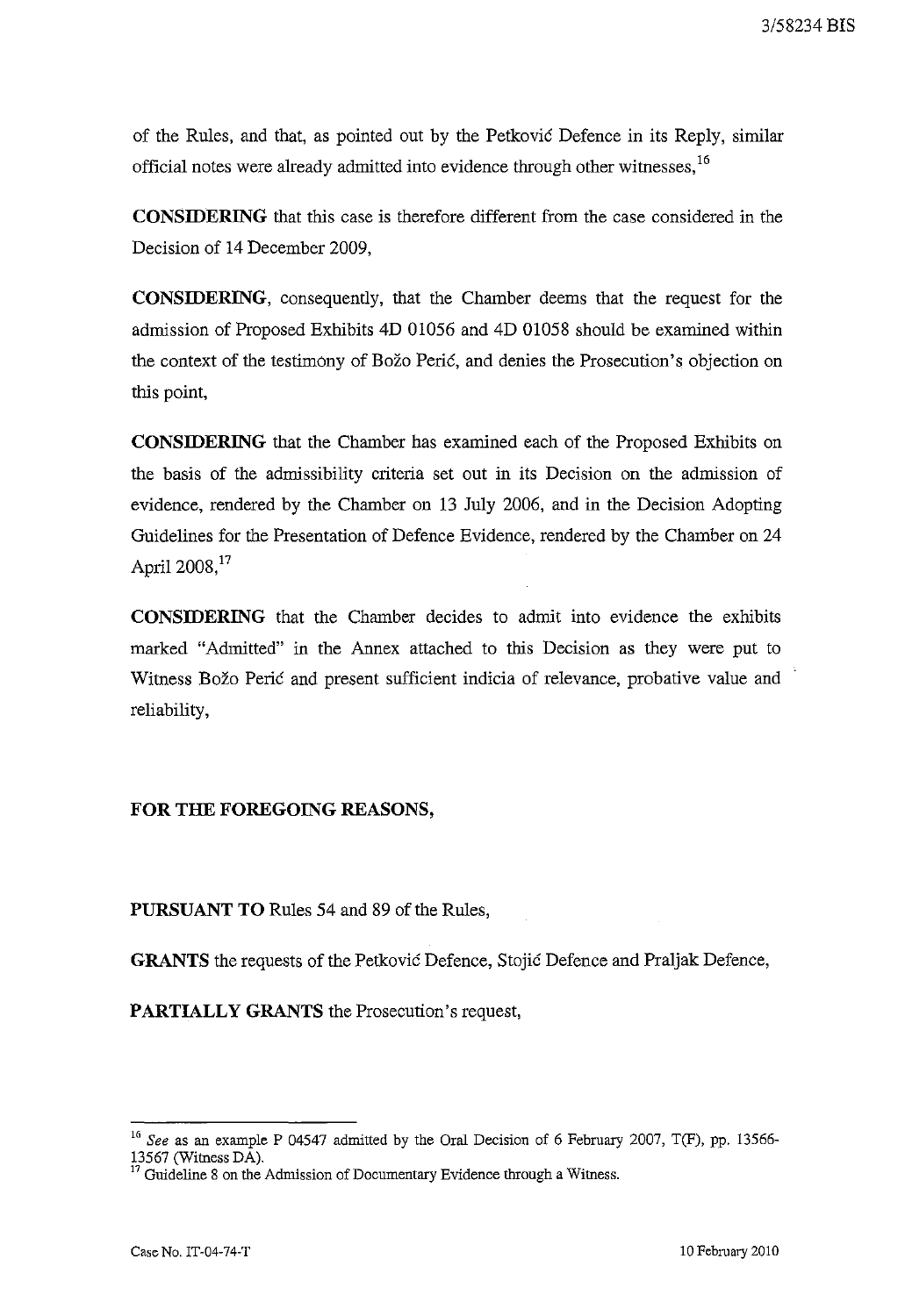**DECIDES** that there is reason to admit Proposed Exhibits P 11138, P 11139 and P 11146 into evidence insofar as they go to refuting the credibility of Witness Božo Perić, AND

**DECIDES** that that there is reason to admit the Proposed Exhibits marked "Admitted" in the Annex attached to this Decision,

Done in English and in French, the French version being authoritative.

*Isignedl* 

Jean-Claude Antonetti

Presiding Judge

Done this tenth day of February 2010

At The Hague

 $\sim$ 

The Netherlands

**[Seal of the Tribunal]**